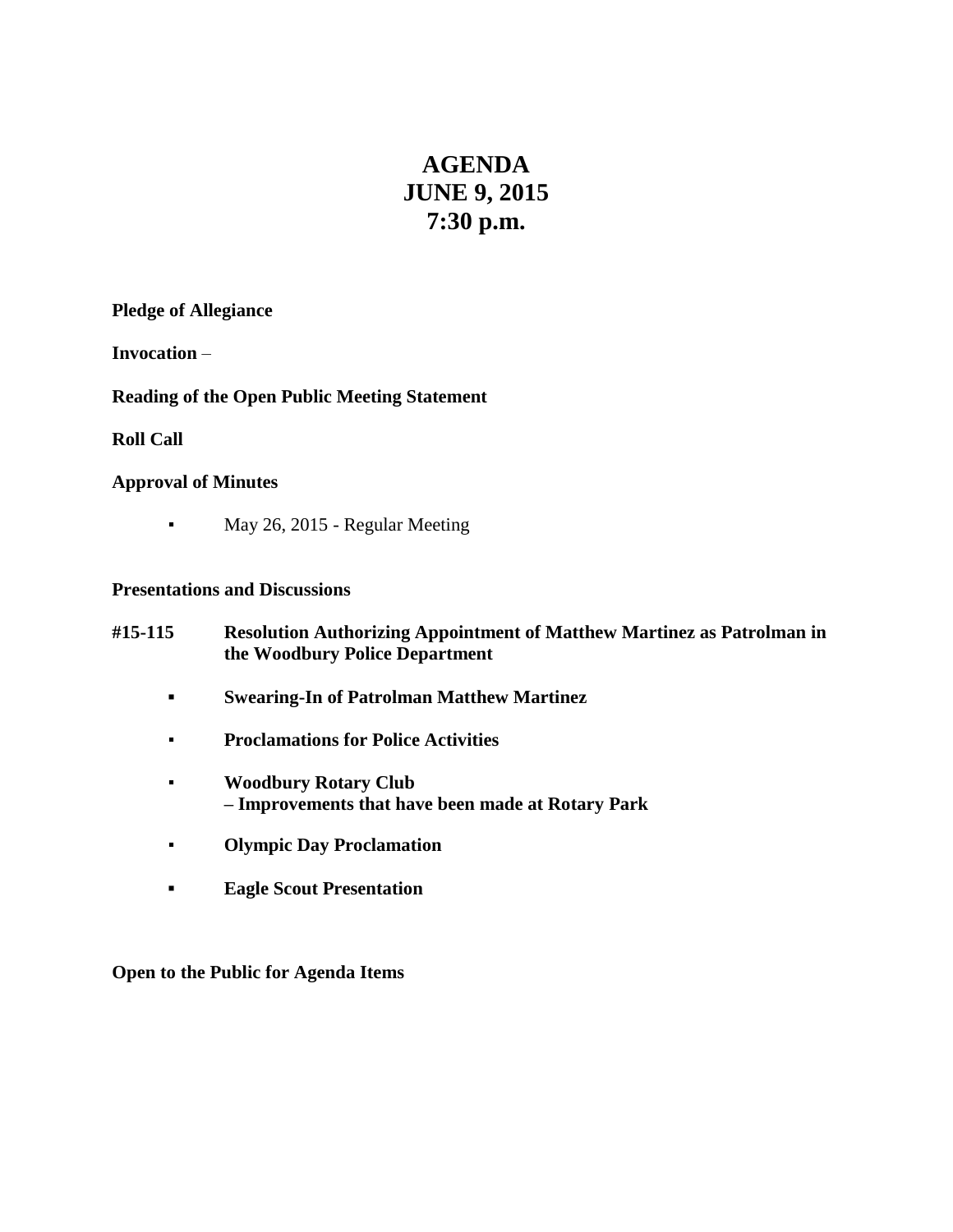## **Resolutions, Ordinances and Committee Reports**

#### **• Administration**

- **#2231-15 An Ordinance to Fix and Establish Salaries and Rate of Compensation on the Various Officers and Employees of the City of Woodbury in the County of Gloucester, and to Provide the Manner of Payment thereof and Repealing all Ordinances or Parts of Ordinances Inconsistent Herewith (SECOND READING)**
- **#2232-15 An Ordinance of the City of Woodbury Amending the Code of the City of Woodbury Section "Vacant Properties" (SECOND READING)**
- **#2233-15 Bond Ordinance Authorizing the Undertaking and Completion of Various Improvements and Renovations to Municipal Buildings and Property in and for the City of Woodbury, County of Gloucester, New Jersey; Appropriating the Sum of \$400,000 Therefor; Authorizing the Issuance of General Obligation Bonds or Bond Anticipation Notes of the City of Woodbury, County of Gloucester, New Jersey in the Aggregate Principal Amount of up to \$380,000; Making Certain Determinations and Covenants; and Authorizing Certain Related Actions in Connection with the Foregoing (SECOND READING)**
- **#15-116 Resolution Re-Appointing Herb Budd to Board of Health**
- **#15-117 Resolution Authorizing the Execution of a Contract Renewing Membership in the Gloucester, Salem, Cumberland Counties Municipal Joint Insurance Fund**
- **• Finance**
- **#15-118 Resolution Authorizing a Purchase under State Contract with Morpho Trak LLC for a Police Livescan Machine**
- **#15-119 Resolution Providing for the Insertion of Special Items of Revenue in the Budget of the City of Woodbury Pursuant to N.J.S. 40A:4-87 (Chapter 159, P.L. 1948)**

Motion for Approval to Pay the Listed Vouchers